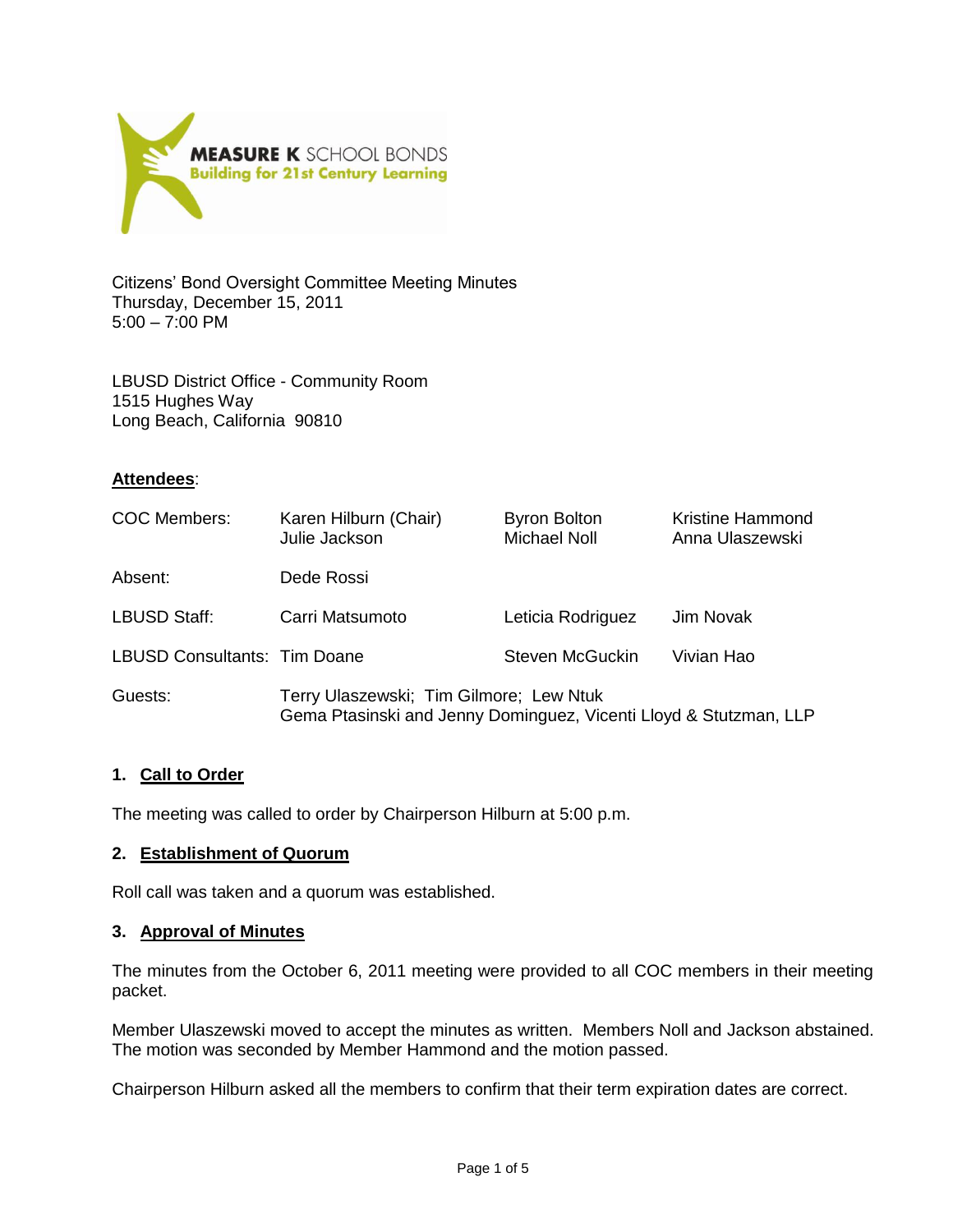## **4. Public Comment**

Tim Gilmore, LB Poly Alumni Association, shared his frustration with transparency and communication factors related to Measure K. He was told that he is unable to get the Committee member's information from staff due to privacy issues. His group has questions related to accessing Measure K funds.

Chairperson Hilburn asked Mr. Gilmore to introduce himself and his association. He stated that their goal is to raise money for the school.

Member Noll stated that the Committee only has oversight, and that the parameters are set by the district. Member Ulaszewski directed Mr. Gilmore to the district board members. She informed him that the bylaws for the Committee are posted online. Carri Matsumoto shared that she personally responded to Mr. Gilmore's email and provided him guidance. Her office is also working with him on other issues. She asked the Committee for a proper way to respond and if there is a process she should follow.

Chairperson Hilburn and other members explained that Measure K is part of the district's Strategic Plan and their role is only to oversee. The Master Plan has been established and is available on the website. After further discussion, it was established that Ms. Matsumoto's office would work with Mr. Gilmore.

Lew Ntuk, parent at Hill MS, gave positive comments on the Measure K website.

## **5. Communications**

Vivian Hao stated that she has been working approximately 20 hours a week. She is responsible for communicating with the public, primarily through the website, although she recently facilitated the community meeting for Roosevelt. She constantly updates the web page and she feels that automated forms and posting of project related documents has increased the efficiency for consultants and contractors. Most of the inquiries she receives are project-specific.

Ms. Hao shared that she recently created pages with real time photos of current projects. The first issue of an outreach E-Newsletter was released in October 2011 and the next issue will be available in January 2012. There are approximately 400 people on her email list, and she asked for assistance in spreading the word further.

Member Jackson suggested adding all of the PTA/PTO presidents to her list, as well as creating a Facebook page.

Ms. Matsumoto added that Ms. Hao's goal is to add value and promote awareness of the Measure K projects. She responds to questions posted on the website. They are currently looking into the feasibility of translating the pages.

## **6. Staff Report**

## **2010/11 Measure K Audit Report**

Gema Ptasinski stated that she would be addressing the Financial Audit Report. An Unqualified Opinion was given and it was reasonably presented. They reviewed the balance sheet as of June 30, 2011, and noted that the Financials included estimates.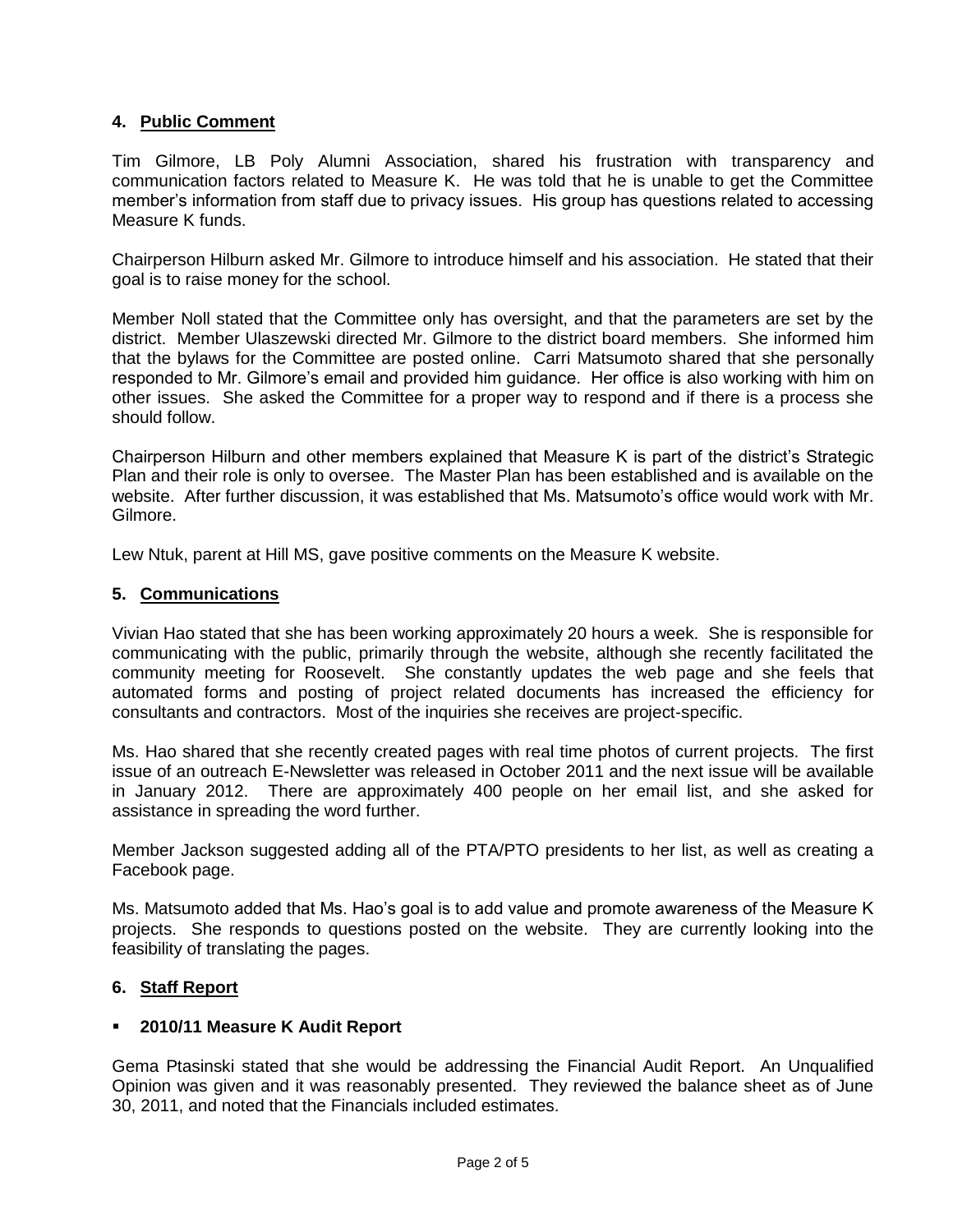Member Hammond asked Ms. Ptasinski to explain Series B-1 bonds. She replied that it is a vehicle mechanism that allows savings to tax payers, and is another type of bond the district was allowed to purchase.

There were no new findings and the prior findings have been properly addressed and implemented. As required, a letter was submitted to the district stating that there were no areas of concern.

Jenny Dominguez addressed the Performance Audit. She explained that they look at compliance of the laws, and that what the voters approved was followed properly. Everything was found to be in compliance. They reviewed objectives and the scope of the audit was from July 1, 2010 to June 30, 2011. No other sources were tested, only Measure K funds.

Member Jackson inquired about procurement procedures. Ms. Dominguez replied that they review the bid process documents. A Government performance audit standard is followed, which includes understanding the audit controls.

Ms. Ptasinski and Ms. Dominguez thanked Ms. Matsumoto, the District and the fiscal staff, as they were all very cooperative. There were no issues or disagreements and everyone was responsive to all of their inquiries.

Chairperson Hilburn thanked them both for their work on these audits.

## **Measure K Bond Program Update**

Jessie Elwin Nelson Middle School: The project is about 94% complete, with furniture and equipment going in. The students from the Butler attendance area will be absorbed into the new boundary. The expected opening is September 2012.

Member Noll also noted that the City of Signal Hill is working with the City of Long Beach on expanding/widening the street.

Ms. Matsumoto will set-up a meeting with Department Heads of Signal Hill for a discussion on shared-use facilities.

Ernest S. McBride, Sr. High School: Construction has started and is approximately 16% complete. The truck entrance has been relocated so that it's not directly in the neighborhood. They have received positive feedback from the neighbors. Ms. Matsumoto is very pleased with the contractors, who are following a very organized schedule. Completion is expected to be September 2013.

Roosevelt ES: Now that the master planning and conceptual design are complete, the design development phase is underway. The target school re-opening date is January 2015, but staff is evaluating the mid-year move.

Member Noll inquired if they are trying to salvage any of the architectural designs? Ms. Matsumoto replied that this is a complete campus rebuild and they are working to incorporate these elements into the new design.

Cabrillo High School Pool: Construction documents are complete and are awaiting DSA approval. Work will be done throughout the summer and the pool is slated for opening summer 2013.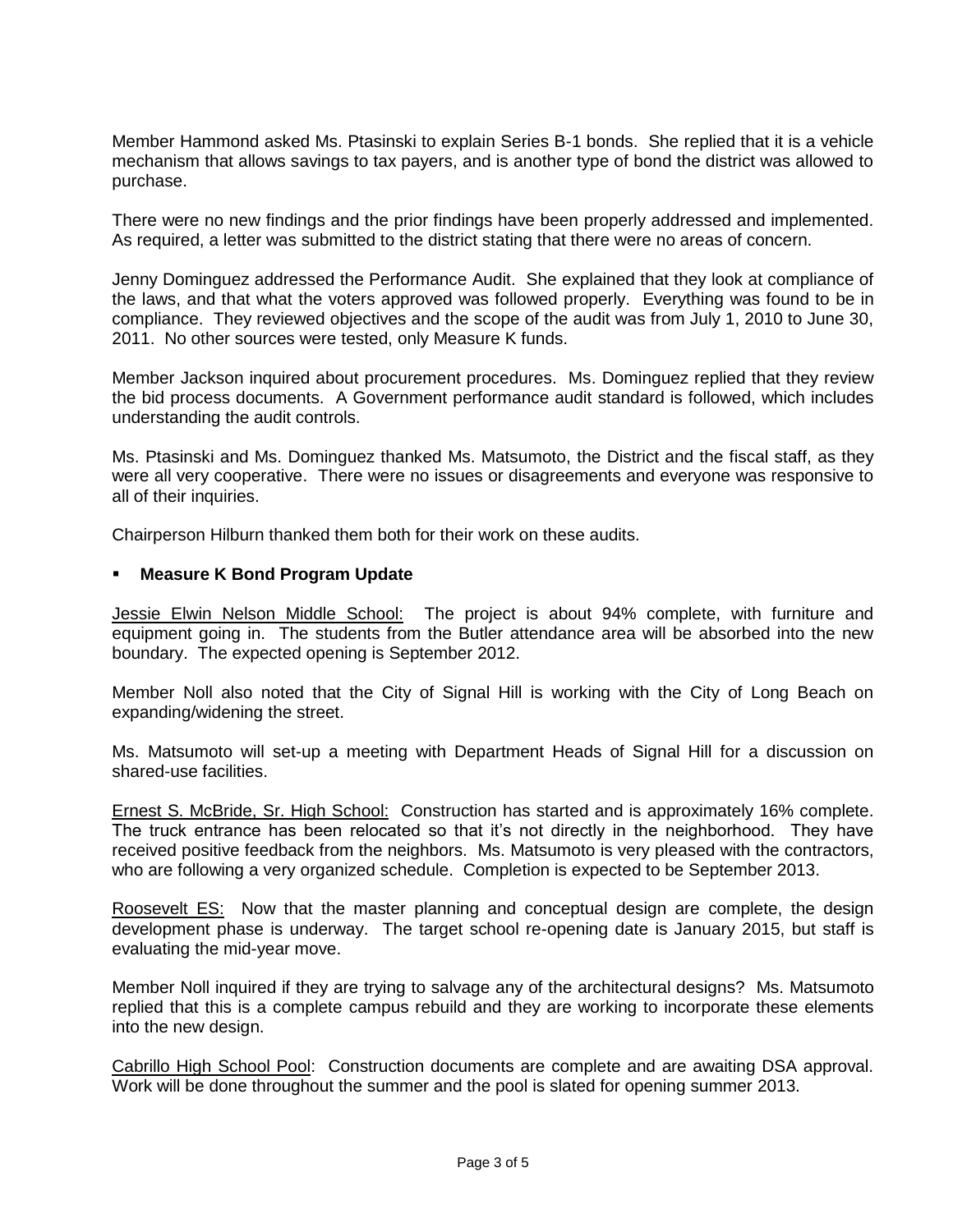Jordan HS Major Renovation: Master planning is underway, with May 2014 as construction start date. It's likely that construction will be phased over several years. Discussion is taking place with regards to the Jordan Academy, which may be converted to a small STEM-oriented high school.

New High School #2 at the Former Browning Site: Master planning is underway. Anticipated school opening is September 2016 and a possibility is a recreation/tourism theme oriented school.

Member Hammond inquired how salaries would be paid. Mr. Novak replied that the student-ratio does not increase the dollars received.

Newcomb K-8 AB300 / New Construction: Master planning is complete and conceptual design is underway. Target school re-opening is September 2015. They are currently exploring student relocation options while the project is under construction.

DOH Portable Removal Phase I: This project was completed 9/24/11 and the close-out is underway. Ms. Matsumoto clarified that Cubberley is not on the list.

Lakewood DOH Portable Removal: Removal of the portables will take place during spring of 2012. Ms. Matsumoto also gave brief updates on the Boiler Replacements, Lighting & Ceiling Replacements, ADA Improvements, DSA Certifications and Technology projects.

## **Quarterly Financial Update**

Tim Doane reviewed the Executive Summary as of December 15, 2011. He explained the funding changes and expenses through October 31, 2011, including the bond issuance costs (underwriter fees) for Series B and B-1.

Member Jackson inquired if the project management expense had been anticipated. He replied that they were. Specific expenditures are noted on the project budgets.

Mr. Doane stressed that the Committee must understand that they reconcile the commitments and expenditures to the district financials every month, as well as on an annual basis. These are correlated to the audit reports.

## **7. Old Business**

None.

## **8. New Business**

## **2011 COC Annual Report**

Chairperson Hilburn stated that the same approach as last year would be taken, and that she would collaborate with Ms. Matsumoto's staff. Either Member Jackson or Member Hammond will join the meeting with Ms. Matsumoto. A draft of the report will be presented at the next COC meeting. The report will be presented at a Board of Education meeting in May 2012.

## **Announcements**

Chairperson Hilburn was happy to report that the recent SWAT Exercise at the former DeMille site had gone much better than the last time.